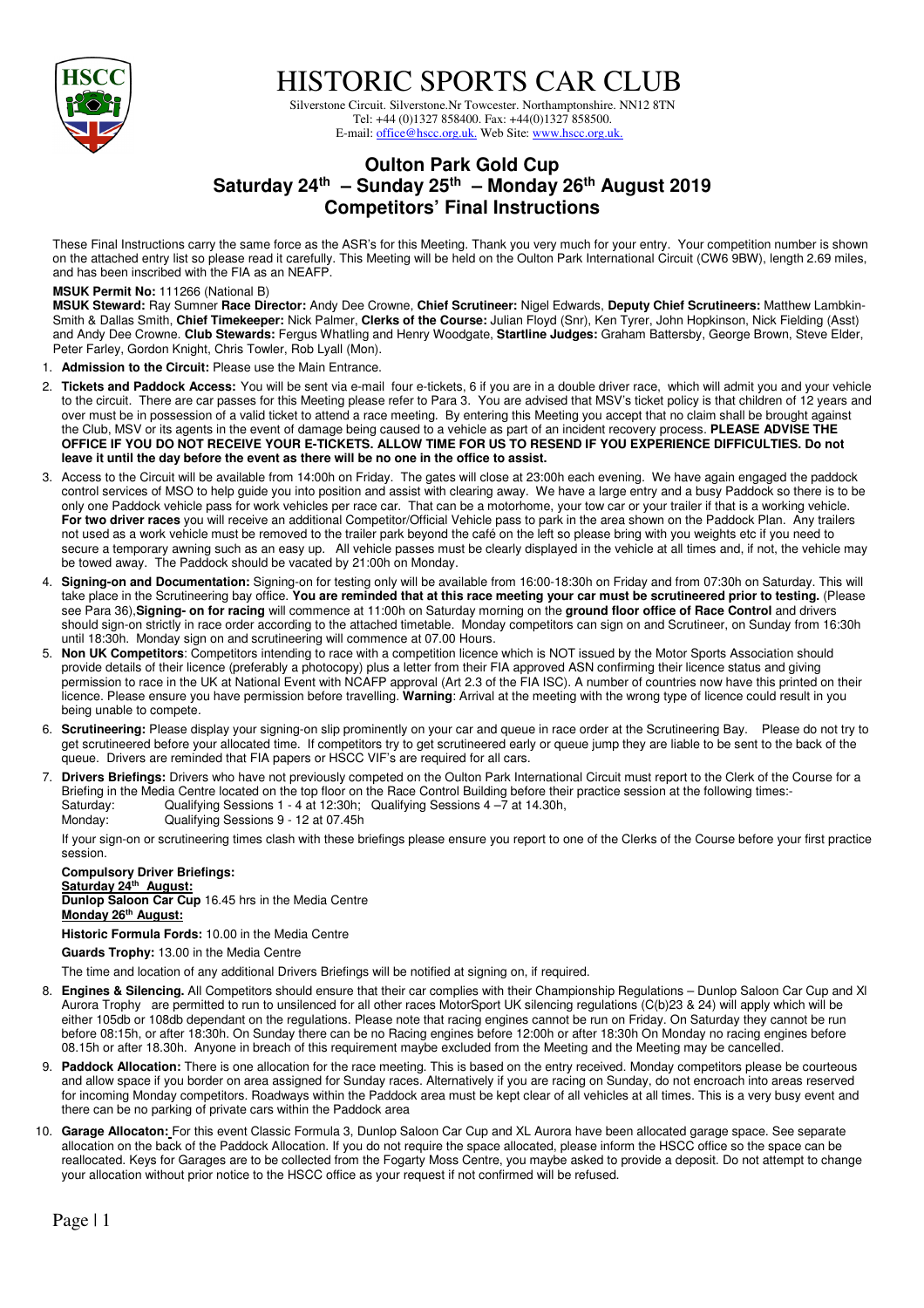- 11. **Paddock:** It is forbidden to hammer pegs or stakes into the tarmac paddock surface. It is also forbidden to place markings on the Circuit, the Pit Lane, the Pits or Paddock surfaces. Any person damaging the surface may be excluded from the event and the competitor shall be subject to pay immediately liquidated damages of £500. In the event of an excessive cleaning-up operation caused by a competitor through negligence or bad preparation the Circuit Promoter may seek damages.
- 12. **Motorcycles, Moped, Scooter, Trike, or Quad Bikes:** Must all be ridden with all due care. The rider must have a valid driving licence and safety helmet and the vehicle must be road-legal, taxed and insured. Mini Moto's are NOT permitted on site. Scooters and quad bikes must be in a road worthy condition and be fitted with lights. Passengers are not permitted to ride on trailers or on quads, unless the quad bike is specifically designed to carry passengers. Helmets must be worn by anyone riding motorised vehicles (riders and passengers). Motorised vehicles are not permitted on any grass verges, banks, or any general public areas such as trade malls, and they must adhere to designated vehicle routes. Alcohol is strictly prohibited whilst driving any vehicle at the venue. There is a speed limit of 10mph in all public areas.
- 13. **Pits, Pit Wall & Grid Safety:** No persons under the age of 16 will be admitted to the Pits. Entrants must confine team members using Pit Wall to a maximum of two personnel per competing car and advise all personnel to follow Pit marshal's instructions without argument. The Pit Wall must be clear of all personnel for all race starts. No personnel are allowed on grid.
- 14. **Practice Sessions and Races:** All drivers (excluding XL Aurora and Dunlop Saloon Car Cup ) should go to the Assembly Area 15 minutes before their published session time or when called by marshals or paddock announcement. N.B. Sessions may begin before the published time so please be ready and listen for paddock announcements. Those drivers in XL Aurora Trophy and Dunlop Saloon Car Cup will exit the Pit Lane directly onto the circuit.

After the chequered flag, drivers should slow down and leave the circuit as directed by the marshals.

- 15. **Qualification:** All drivers entered for a race must complete three laps in official practice to qualify. Drivers must practice in the relevant session for every race entered. Drivers wishing to practice out of session must obtain written permission from the Clerk of the Course and will start the relevant race from the back of the grid.The fastest time set by each car will determine grid position. Classic Formula 3, Classic Clubmans, Dunlop Saloon Car Cup, Historic Touring Cars, Historic Formula Ford 2000, Historic Formula Ford & XL Aurora Trophy, the finishing positions of the cars in race one will determine the grid for race two, even if there is a change of driver. **Historic Formula 3, the fastest lap set by the competitor in**  race 1 will establish their grid position in race 2. Any non-finishing competitors or those who qualify and are unable to take part in the first race, may start race two from the back of the grid .**Historic Formula Junior,** the qualifying session establishes the grid for both races.
- 16. **Reserves:** Subject to qualification, reserves will be admitted to the races in the order published in the entry list if spaces are available.
- 17. **Grid Formation:** Will be 2x2 for all races.
- 18. **Race Start Procedure:** Drivers in all races (excluding Dunlop Saloon Car Cup and XL Aurora Trophy who will exit the Pit Lane directly on to the circuit see separate instructions) should proceed to the assembly area 15 minutes before the scheduled start time of their race or when called by marshals or paddock announcement. Pre-gridding and the 1 minute and 30 second countdown will take place in the Assembly Area following which drivers will be released onto the circuit do one complete lap and then proceed to the Grid. This will constitute the 'green flag lap'. Please make sure you know which line on the grid to stop at. Upon arrival at the Grid, drivers should take up their positions as quickly as possible and, as soon as the last car is in position, the 5-second board will be displayed before the red lights are shown, followed between 3 and 5 seconds later by the red lights being extinguished denoting the start of the race.

**Drivers in Dunlop Saloon Car Cup and XL Aurora Trophy** will have a rolling start. Cars will be pre -gridded in the Pit Lane and be given the One minute and 30 second countdown. They will be released to do one rolling lap behind the Pace Car, forming into their grid positions towards the end of the lap in preparation for the Pace Car to turn off its lights and pull into the Pit Lane after which drivers should hold their grid positions until the red lights are extinguished at the Startline. There must be no overtaking until your car has crossed the Startline. Failure to do so will result in penalties being applied.

- 19. **Practice Starts/Weaving:** Drivers indulging in practice starts or excessive weaving during the warm up/green flag laps will render themselves liable to exclusion as both actions are expressly forbidden.
- 20.**Race Stops:** Should any race be 'red flagged', notwithstanding the provisions of Q5.4, it may be restarted at the discretion of the Clerk of the Course and, if time permits, for the remaining scheduled distance. Only cars running at competitive racing speed, when the red flag is displayed, will be allowed to take part in the restarted race and 'Parc Fermé' conditions will apply between the red flag being shown and the start of the restarted race. A Bulletin for information only will be produced recording the finishing order of all cars in the first part which can form part of the Championship points table where points are allocated for race starts and fastest laps. A grid for the restarted race will be produced in the order in which the cars passed the finish line at the end of the lap preceding the lap on which the red flag was shown and the result of the race will be the order in which the cars cross the finish line when the chequered flag is shown at the conclusion of the restarted race.
- 21. **Disposal of Waste:** Would all competitors please be aware that it is no longer acceptable to leave or abandon empty fuel/oil containers, batteries and tyres behind when leaving a venue. Such items are classified as "hazardous waste" and it costs between £10 and £25 per item for safe disposal. Please also be aware that these items MUST NOT be placed in general rubbish skips at circuits; doing so could trigger a £1000 Local Authority Fine. Where it can be identified that a certain competitor or championship is responsible, charges will be passed on. Where it is not possible these charges will have to be absorbed and will then reappear as increased entry fees for all. Your co- operation would be appreciated take your waste home and dispose of it safely.
- 22. **Use of Video Equipment:** It is only permissible for competitors to use vehicle mounted video recording equipment with the prior approval of MSV and any such equipment must be securely mounted, and in place, prior to vehicle scrutineering taking place.
- 23. **Decals:** Competitors are reminded that HSCC decals must be displayed (one on each side of the car) and, if supplied, race sponsor's decals must be prominently displayed on competing vehicles. Failure to display decals may result in exclusion.
- 24. **Fuel:** Vital Equipment with Carless Fuels will be in attendance providing Fuel and other services. Sunoco (Anglo American Oil Company Ltd) will also be in attendance and they will be situated in the Paddock. To order fuel please contact them on 01929 551557. Please remember to check your Championship regulations before purchasing fuel. At this meeting only MSUK 'Pump Fuel' or FIA 2013/2014 fuels are allowed to be used
- 25. **Animals:** Animals are not permitted at the venue.
- 26. Mobile Phone Contact at Race Meetings: Please remember that the office will be closed on Friday 23<sup>rd</sup> August as we travel to the event. E-mails will be downloaded when we arrive at the circuit. If you need to contact us during the race meeting we have a dedicated mobile telephone number of 07707 732357. Note: this number does not have an answering service and is only used for race meetings. Do not attempt to contact the HSCC on this number at any other time.
- 27. **Withdrawal from the Race Meeting;** We would remind you of Paragraph 7 of the HSCC Standard Regulations 2019, published on the events page of the HSCC Website, www.hscc.org.uk Withdrawals must be notified in writing to the HSCC office by 12.00 midday on the Thursday immediately prior to the race meeting in order to be entitled to any refund, the refund will be the entry fee less £25 administration fee. Any withdrawal made prior to the closing date will not be charged.